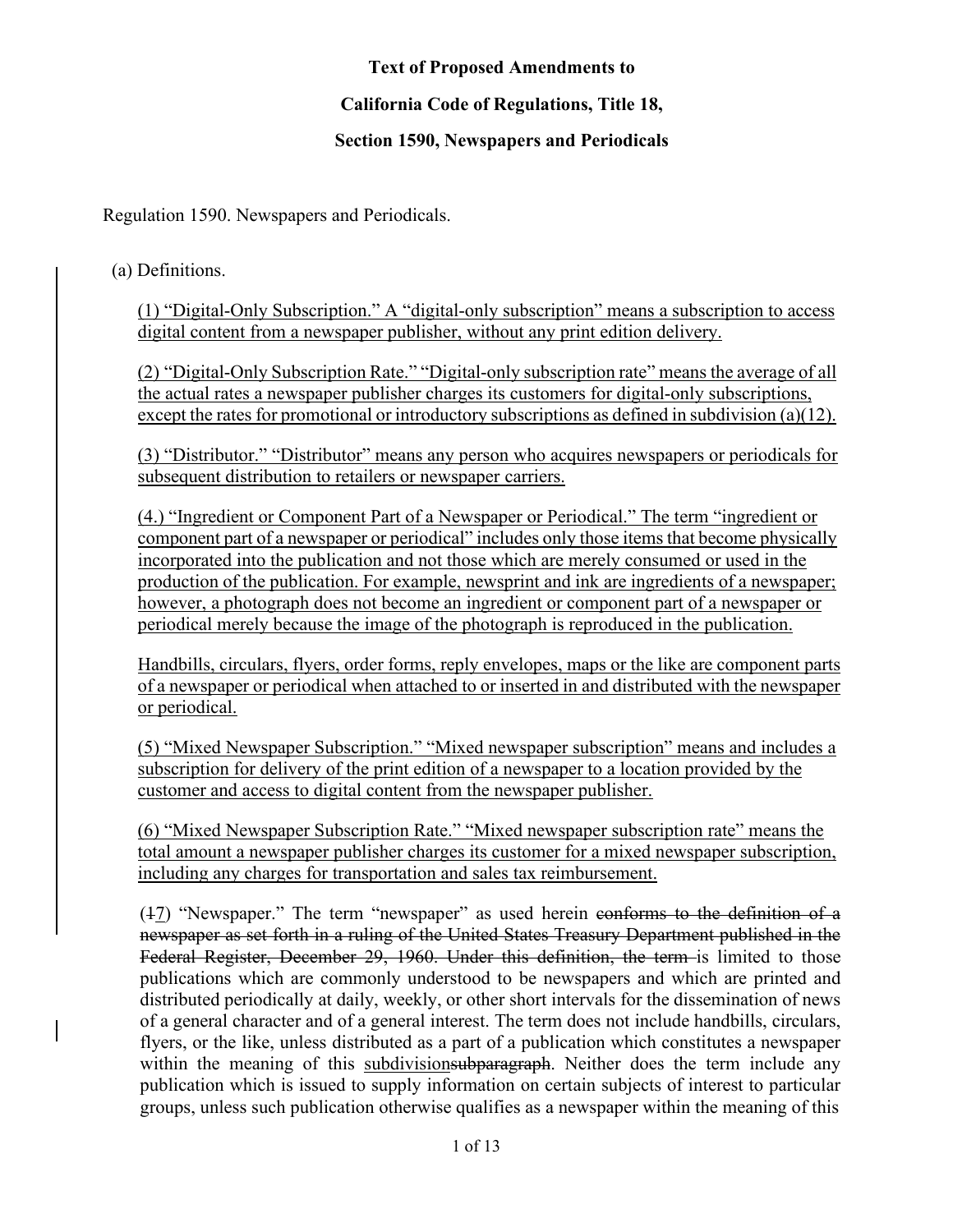subdivisionsubparagraph. For purposes of this subdivisionsubparagraph, advertising is not considered to be news of a general character and of a general interest.

(8) "Newspaper Carrier." "Newspaper carrier" means any person who acquires newspapers from a publisher or distributor to deliver to consumers. The term includes a hawker. A "hawker" is an individual who sells single copies of newspapers to passersby on a street corner or other trafficked area. "Newspaper carrier" does not include persons selling newspapers or periodicals from a fixed place of business.

 $(29)$  "Periodical." The term "periodical" as used herein is limited to those publications which appear at stated intervals, each issue of which contains news or information of general interest to the public, or to some particular organization or group of persons. Each issue must bear a relationship to prior or subsequent issues in respect to continuity of literary character or similarity of subject matter, and there must be some connection between the different issues of the series in the nature of the articles appearing in them.<sup>1</sup> Each issue must be sufficiently similar in style and format to make it evident that it is one of a series. An annual report of a corporation which is substantially different in style and format from the corporation's quarterly reports is not part of a series with the quarterly reports. The term "periodical" does not include books complete in themselves, even those that are issued at stated intervals, for example, books sold by the Book-of-the-Month Club or similar organizations;, so-called "pocket books," a new one of which may be issued once a month or some other interval; or so-called "one-shot" magazines that have no literary or subject matter connection or continuity between prior or subsequent issues. The term does not include catalogs, programs, score-cards, handbills, price lists, order forms or maps. Neither does it include shopping guides or other publications of which the advertising portion, including product publicity, exceeds 90 percent of the printed area of the entire issue in more than one-half of the issues during any 12-month period.

(3) "Ingredient or Component Part of a Newspaper or Periodical." The term "ingredient or component part of a newspaper or periodical" includes only those items that become physically incorporated into the publication and not those which are merely consumed or used in the production of the publication. For example, newsprint and ink are ingredients of a newspaper; however, a photograph does not become an ingredient or component part of a newspaper or periodical merely because the image of the photograph is reproduced in the publication.

Handbills, circulars, flyers, order forms, reply envelopes, maps or the like are considered as component parts of a newspaper or periodical when attached to or inserted in and distributed with the newspaper or periodical.

(4) "Publisher." "Publisher" means and includes any person who owns the rights to produce, market, and distribute printed literature and information.

(5) "Distributor." "Distributor" means any person who acquires newspapers or periodicals for subsequent distribution to retailers or newspaper carriers.

(6) "Newspaper Carrier." "Newspaper carrier" means any person who acquires newspapers from a publisher or distributor to deliver to consumers. The term includes a hawker. A "hawker" is an individual who sells single copies of newspapers to passersby on a street corner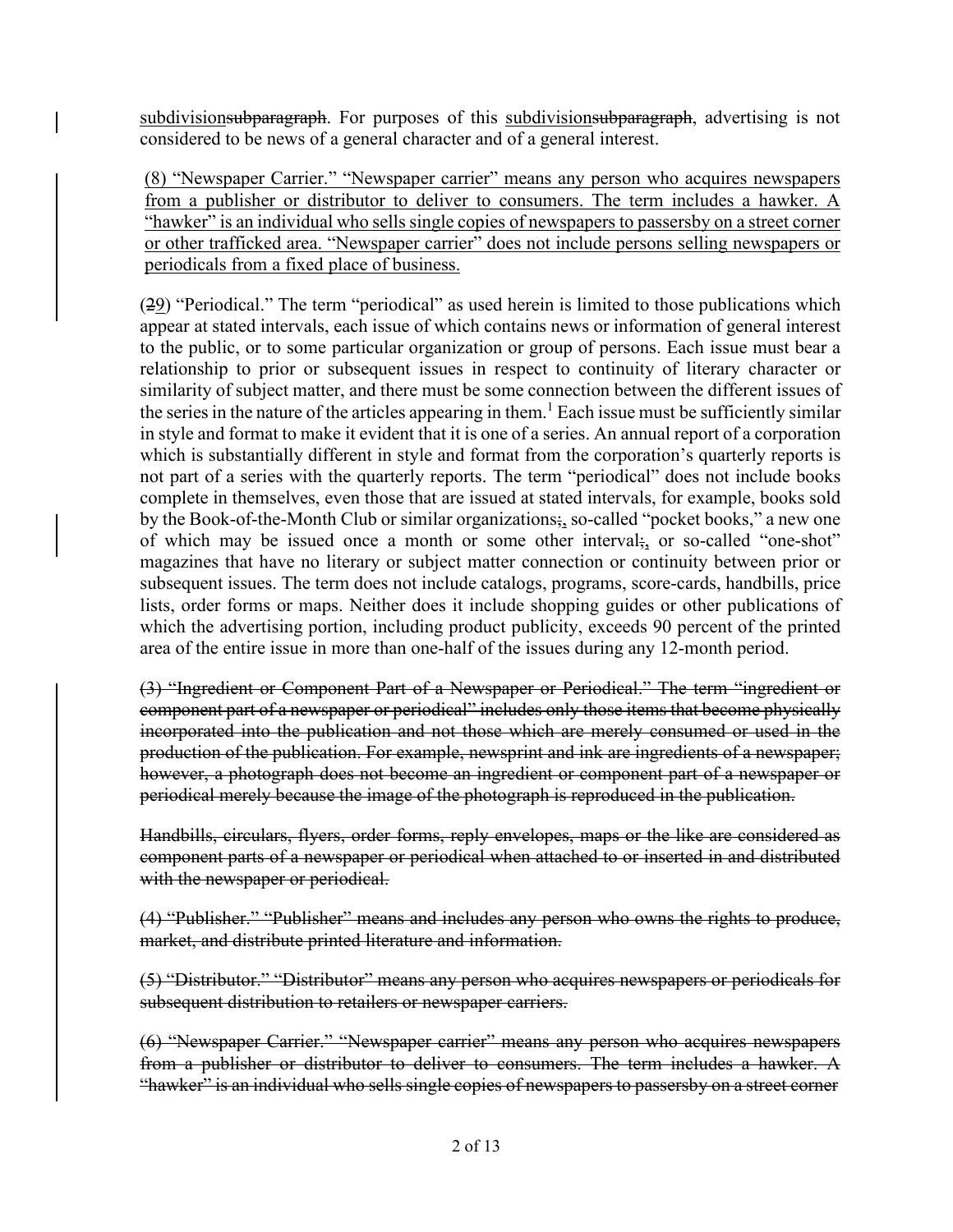or other trafficked area. "Newspaper carrier" does not include persons selling newspapers or periodicals from a fixed place of business.

(7) "Third Party Retailer." "Third party retailer" means and includes any person who sells at retail subscriptions to newspapers and periodicals who is not the publisher of the newspapers or periodicals. Typically, third party retailers solicit subscriptions in a single offering for a large number of different publications, require that payment be made to the account of the third party retailer, and undertake to resolve subscription problems. The term includes persons commonly known as direct mail, school, paid during service, cash, catalog, and telephone agents. "Third party retailer" does not include persons who solicit renewals of subscriptions on behalf of individual publishers.

(8) "Mixed Newspaper Subscription." "Mixed newspaper subscription" means and includes a subscription for a tangible newspaper combined with a subscription for the right to access digital content.

(9) "Digital-Only Subscription Rate." "Digital-only subscription rate" means the price a customer would pay to access digital content from a newspaper publisher, exclusive of any promotions or discounts, without any print delivery.

(10) "Print-Only Subscription." A "print-only subscription" means a subscription for delivery of the print edition of a newspaper delivered to a location provided by the customer, without any access to digital content.

 $(110)$  "Print-Only Subscription Rate." "Print-only subscription rate" means the <u>average of all</u> the actual rates a newspaper publisher charges its customers for print-only subscriptions, inclusive of any charges for transportation and sales tax reimbursement, except the rates for promotional or introductory subscriptions as defined in subdivision  $(a)(12)$  price a customer would pay to have the print edition of a newspaper delivered to their home, exclusive of any promotions or discounts, without any access to digital content.

(12) "Promotional or Introductory Subscriptions." "Promotional or introductory subscriptions" means subscriptions that are sold for a substantially discounted rate, usually to new subscribers, and that are generally limited to a specified period of time after which the prices of the subscriptions increase. Promotional or introductory subscriptions include, but are not limited to, subscriptions sold for substantially discounted rates referred to as sales rates, limited-time rates, or seasonal rates.

Example 1: Newspaper publisher ABC offers a new customer a four-week unlimited digitalonly subscription for a \$1.00 introductory rate. After the four-week introductory period, the customer is then charged \$16.00 every four weeks. In this instance, the introductory rate the customer paid is substantially less than the post-introductory rate. Therefore, the introductory subscription rate is not included in the calculation of ABC's digital-only subscription rate.

Example 2: Newspaper publisher XYZ's full print-only subscription rate is \$169 for 26 weeks (\$6.50 per week). XYZ offers new customers and existing monthly subscribers a promotional rate for its print-only subscription of \$3.25 per week for a term of 26 weeks (a savings of 50% off the full print-only subscription rate). In this instance, the promotional rate is substantially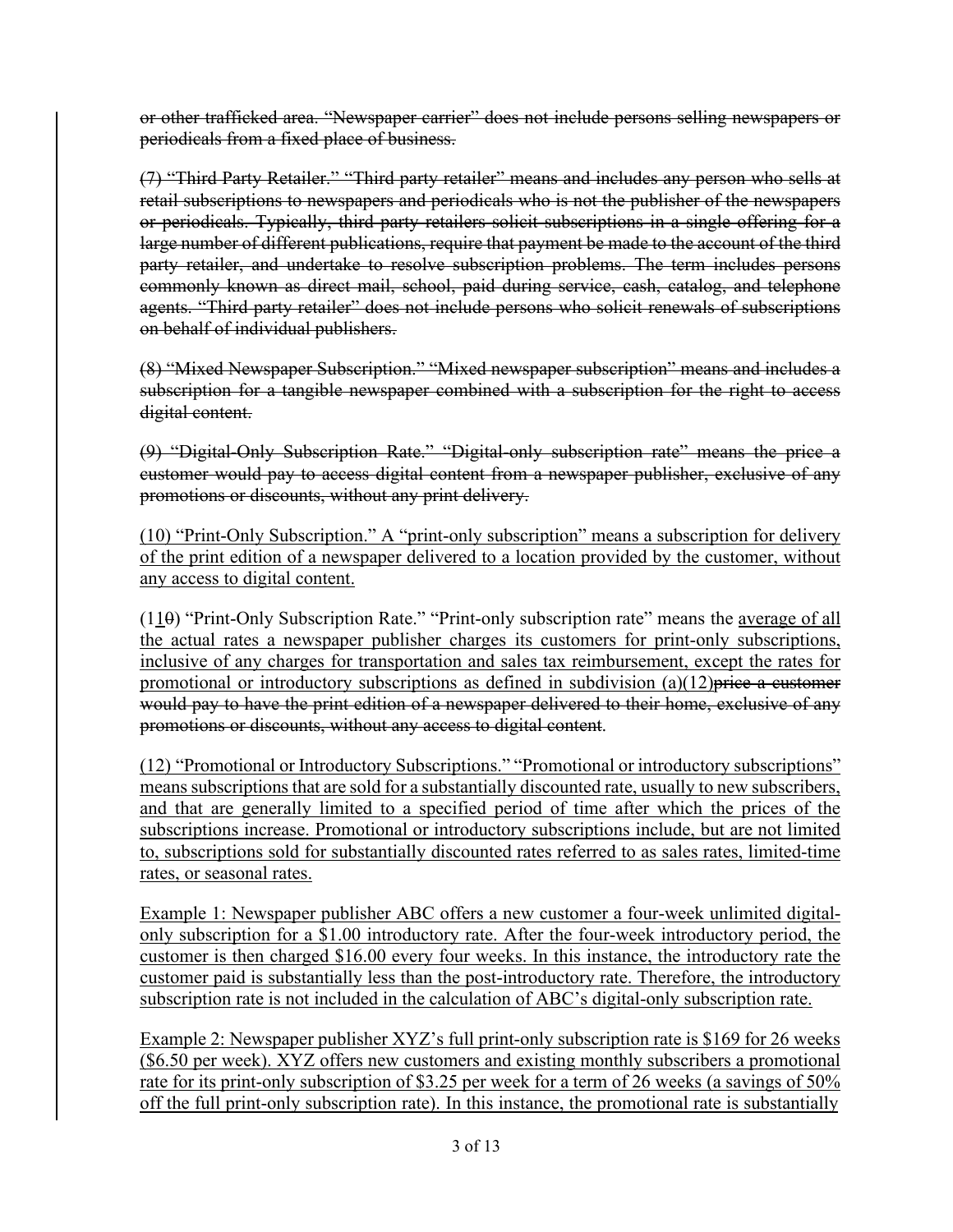less than the full print-only subscription rate. Therefore, the promotional subscription rate is not included in the calculation of XYZ's print-only subscription rate.

Example 3: Newspaper publisher ABC's customer Mr. Y has had a print-only subscription for the past three years for which he currently pays the full subscription rate of \$5.00 per week. When Mr. Y requests to cancel his subscription, ABC offers to reduce his subscription rate to \$4.25 per week (a savings of 15% off the full subscription rate he was paying), for an indefinite period. In this instance, the discounted subscription rate offered to retain Mr. Y is not substantially less than the full subscription rate. Therefore, the discounted subscription rate is included in the calculation of ABC's print-only subscription rate.

(13) "Publisher." "Publisher" means and includes any person who owns the rights to produce, market, and distribute printed literature and information.

(14) "Tangible Personal Property Allocation Percentage." The "tangible personal property allocation percentage" means the percentage of a mixed newspaper subscription rate that is for the sale of tangible personal property, inclusive of any charges for transportation and sales tax reimbursement.

(15) "Third-Party Retailer." "Third-party retailer" means and includes any person who makes retail sales of subscriptions to newspapers and periodicals who is not the publisher of the newspapers or periodicals. Typically, third-party retailers solicit subscriptions in a single offering for a large number of different publications, require that payment be made to the account of the third-party retailer, and undertake to resolve subscription problems. "Thirdparty retailer" does not include persons who solicit renewals of subscriptions on behalf of individual publishers.

(b) Application of Tax.

(1) In General. The sale of newspapers and periodicals, including sales by third party retailers, is subject to tax unless otherwise exempt.

Tax does not apply to sales of tangible personal property to persons who purchase the property for incorporation as a component part of a newspaper or periodical which will be sold notwithstanding that the purchaser is not the seller of the newspaper or periodical.

See Regulation 1574 (18 CCR 1574) for the application of tax to sales through vending machines and Regulation 1628 (18 CCR 1628) for the application of tax to transportation charges.

(2) Distributions of Newspapers and Periodicals Without Charge. Tax does not apply to the sale or use of tangible personal property which becomes an ingredient or component part of a copy of a newspaper or periodical regularly issued at average intervals not exceeding three months when that copy of such newspaper or periodical is distributed without charge, nor does tax apply to such distribution.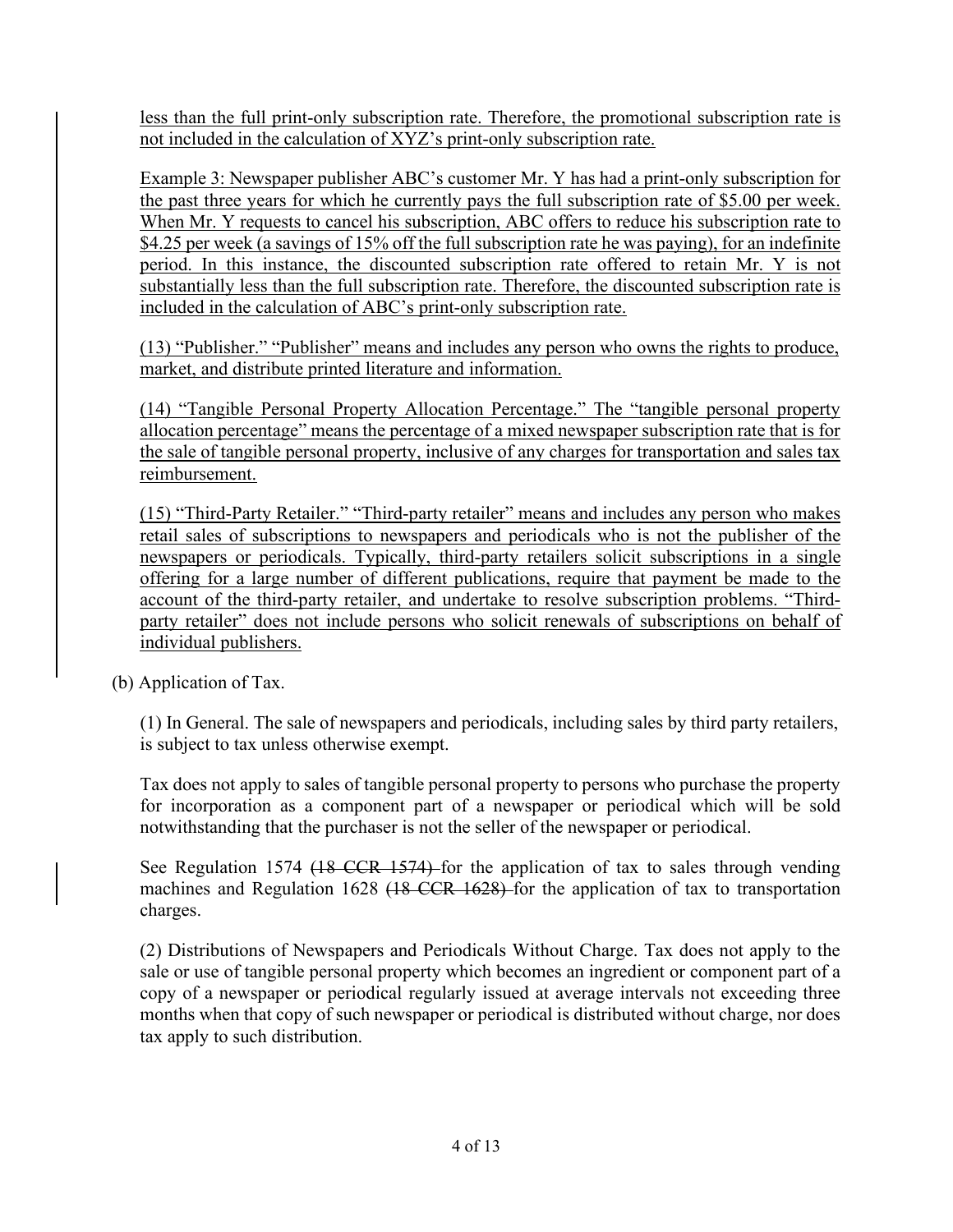Newspapers and periodicals distributed on a voluntary pay basis shall be considered as distributed without charge. Newspapers and periodicals are distributed on a voluntary pay basis when payment is requested from the consumer but is not required.

(3) Subscriptions.

(A) Exempt Subscriptions. Tax does not apply to the sale or use of a periodical, including a newspaper, which appears at least four, but not more than 60 times each year, which is sold by subscription, and which is delivered by mail or common carrier. For example, a daily newspaper is not a periodical for the purposes of this subdivision  $(b)(3)$ . Tax does not apply to the sale or use of tangible personal property which becomes an ingredient or component part of such a periodical.

(B) Mixed Newspaper Subscriptions. In the sale ofWhen a newspaper publisher sells a mixed newspaper subscription, tax is appliedapplies to the sale tangible personal property portion of the print edition of the newspaper delivered to the location provided by the customertransaction (unless otherwise exempt or excluded), and not the right to access tothe digital content is not subject to tax. To determine the percentage of a mixed newspaper subscription rate that is for the print edition of a newspaper delivered to a location provided by the customer, inclusive of any charges for transportation and sales tax reimbursement, a newspaper publisher must multiply the rate charged to the customer by the newspaper publisher's tangible personal property allocation percentage.

1. For sales of mixed newspaper subscriptions made on and after October 1, 2016, a newspaper publisher's tangible personal property allocation percentage is presumed to be forty-seven (47) percent. of the charge for the mixed newspaper subscription is presumed to be the taxable measure from the sale of tangible personal property and tax applies to that amount; the remaining fFifty-three (53) percent of the mixed newspaper subscription rate is presumed to be <u>for</u> the nontaxable sale of the right to access to the digital content.

2. A newspaper publisher may rebut Ttheis presumptions and establish a lower tangible personal property allocation percentagemay be overcome by evidence demonstrating to the satisfaction of the DepartmentBoard that the digital-onlyits print-only subscription rate divided by the sum of its the print-only subscription rate and the digital-only subscription rate is lessgreater than fifty-threeforty-seven (5347) percent. A newspaper publisher Taxpayers shall maintain records pursuant to Regulation 1698, *Records*, to substantiate that the presumption is rebutted. a nontaxable allocation greater than fifty-three (53) percent. PercentagesRates shall not be computed more often than once per quarter.

3. The following formula may be used to determine the measure of tax when a mixed newspaper subscription rate includes nontaxable transportation charges and sales tax reimbursement:

MSR = Mixed Newspaper Subscription Rate NTC = Nontaxable Transportation Charges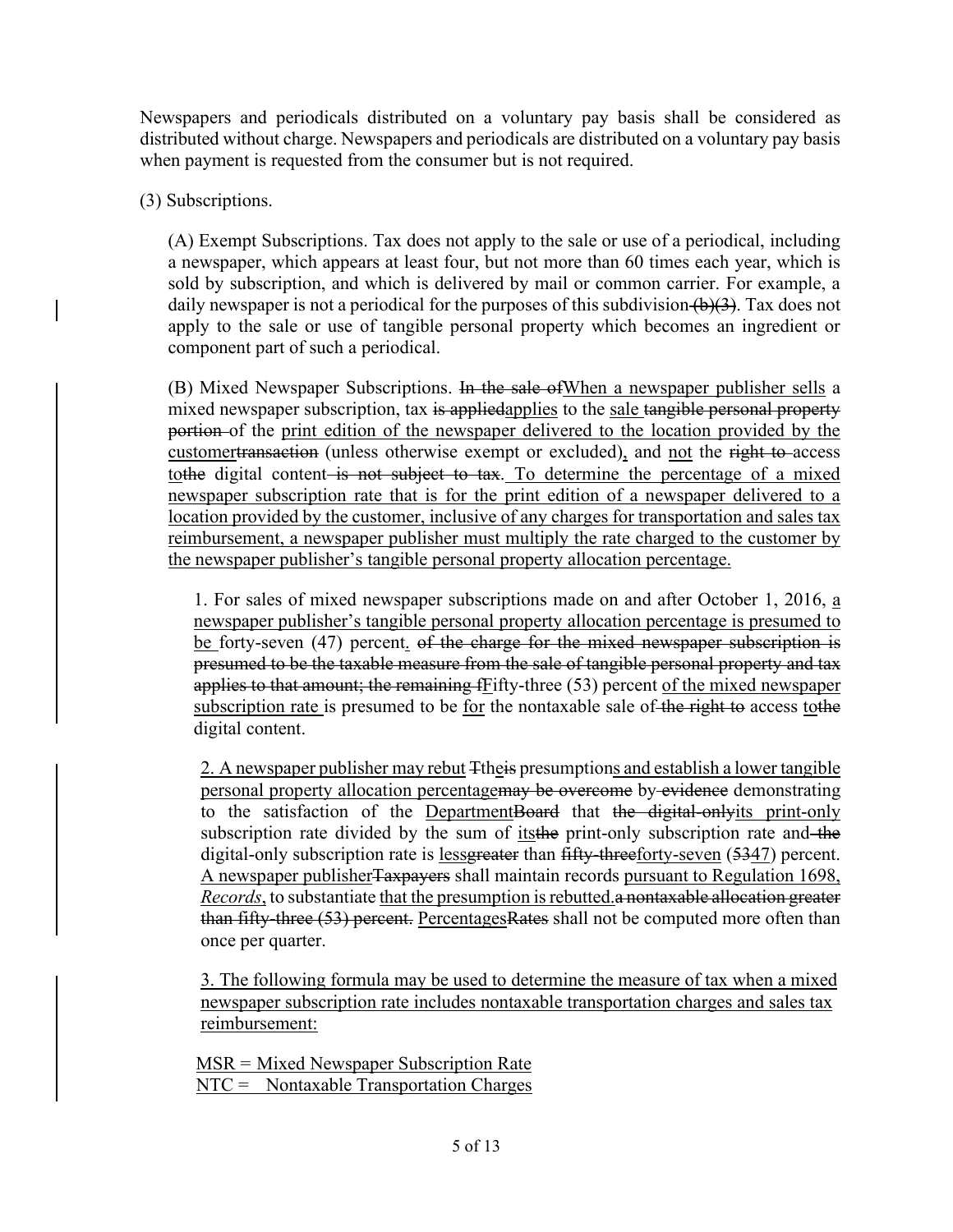Measure of Tax =  $(MSR \times AP) - NTC$  $1 + TR$ 

The following example illustrates the calculation of the measure of tax for a mixed newspaper subscription when the mixed newspaper subscription rate (including sales tax reimbursement and nontaxable transportation charges) is \$100, the newspaper publisher's tangible personal property allocation percentage is 47 percent (.47), the nontaxable transportation charges are \$10, and the applicable tax rate is 8 percent (.08).

> Measure of Tax =  $(\$100 \text{ x } .47) - \$10$  $(1+.08)$

| Amount for the Sale of the Print Edition of the Newspaper Delivered                           |         |      |
|-----------------------------------------------------------------------------------------------|---------|------|
| (Including Sales Tax Reimbursement and Nontaxable Transportation Charges)<br>(\$100.00 x .47) | \$47.00 |      |
|                                                                                               |         |      |
| Amount for the Sale of the Print Edition of the Newspaper Delivered Excluding Nontaxable      |         |      |
| <b>Transportation Charges (Including Sales Tax Reimbursement)</b>                             |         |      |
| $(\$47.00 - \$10)$                                                                            | \$37.00 |      |
| Measure of Tax for the Sale of the Mixed Newspaper Subscription                               |         |      |
| $(\$37.00 / 1.08)$                                                                            | \$34.26 |      |
| <b>Sales Tax Due</b>                                                                          |         |      |
| $($34.26 \times .08)$                                                                         |         | 2.74 |
| Amount for the Nontaxable Sale of Access to Digital Content                                   |         |      |
| $($100.00 \times .53)$                                                                        | \$53.00 |      |

(C) Reporting Subscription Sales. Each delivery of a newspaper or periodical pursuant to a subscription sale is a separate sale transaction. When the sale is subject to tax, the retailer must report and pay the tax based upon the reporting period within which the delivery is made. The subscription price shall be prorated over the term of the subscription period.

(4) Membership Organizations. Generally, tax applies to sales of newspapers and periodicals by membership organizations. If the price is separately stated, tax applies to that amount. If the price is not separately stated, the measure of tax is the fair retail selling price of the publication.

The application of tax to distributions of newspapers and periodicals by nonprofit organizations is provided in at subdivision  $(b)(5)$ . The application of tax to sales of periodicals by subscription is provided  $\frac{\text{inat}}{\text{inat}}$  subdivision (b)(3).

(5) Nonprofit Organizations.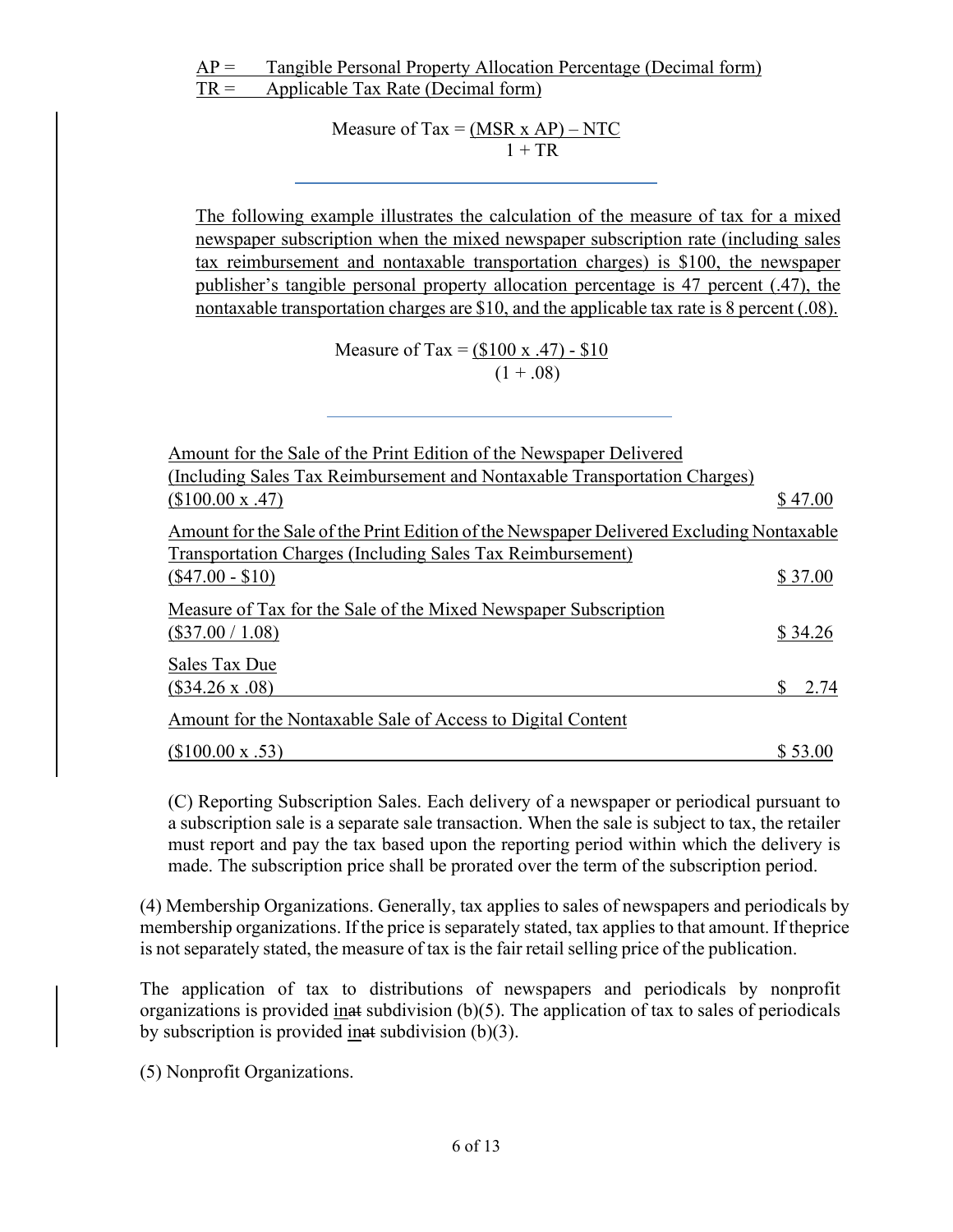(A) Internal Revenue Code Section  $501(c)(3)$  Organizations. Tax does not apply to the sale or use of any newspaper or periodical distributed by an organization that qualifies for tax exempt status under section  $501(c)(3)$  of the Internal Revenue Code, nor tangible personal property which becomes an ingredient or component part of any such newspaper or periodical regularly issued at average intervals not exceeding three months and distributed under either of the following circumstances:

1. The issues are distributed to the organization's members in consideration of the organization's membership fee; or

2. The issues are of a newspaper or periodical which neither receives revenue from, nor accepts, any commercial advertising.

For purposes of this subdivision, any governmental entity established and administered for the purposes provided in Internal Revenue Code section Section  $501(c)(3)$  shall be considered to be an organization that qualifies for tax exempt status under that section.

(B) Other Nonprofit Organizations. Tax does not apply to the sale or use of any newspaper or periodical regularly issued at average intervals not exceeding three months and distributed by a nonprofit organization, nor tangible personal property that becomes an ingredient or component part of any such newspaper or periodical, only as to issues distributed pursuant to both of the following requirements:

1. The issues are distributed to the organization's members in consideration, in whole, or in part, of the organization's membership fee;

2. The amount paid or incurred by the nonprofit organization for the cost of printing the newspaper or periodical is less than ten percent of the membership fee attributable to the period for which the newspaper or periodical is distributed, whether the publication is printed within or without this state. The cost of printing shall be determined as follows.

The cost of printing includes costs of tangible personal property purchased to become an ingredient or component part of the newspaper or periodical (e.g., ink and paper) and costs of labor to print the newspaper or periodical. The cost of printing does not include costs not attributable to actual printing, such as costs of special printing aids, typography, and preparation of layouts.

If the organization contracts with an outside printer to print the newspaper or periodical, the organization shall obtain and retain documentation segregating the costs of printing from the printer's other charges.

If the organization is the printer of the newspaper or periodical, the cost of printing includes the aggregate of the cost of tangible personal property purchased to become an ingredient or component part of the newspaper or periodical; labor of printing, including fringe benefits and payroll taxes; and other costs attributable to the actual printing of the newspaper or periodical.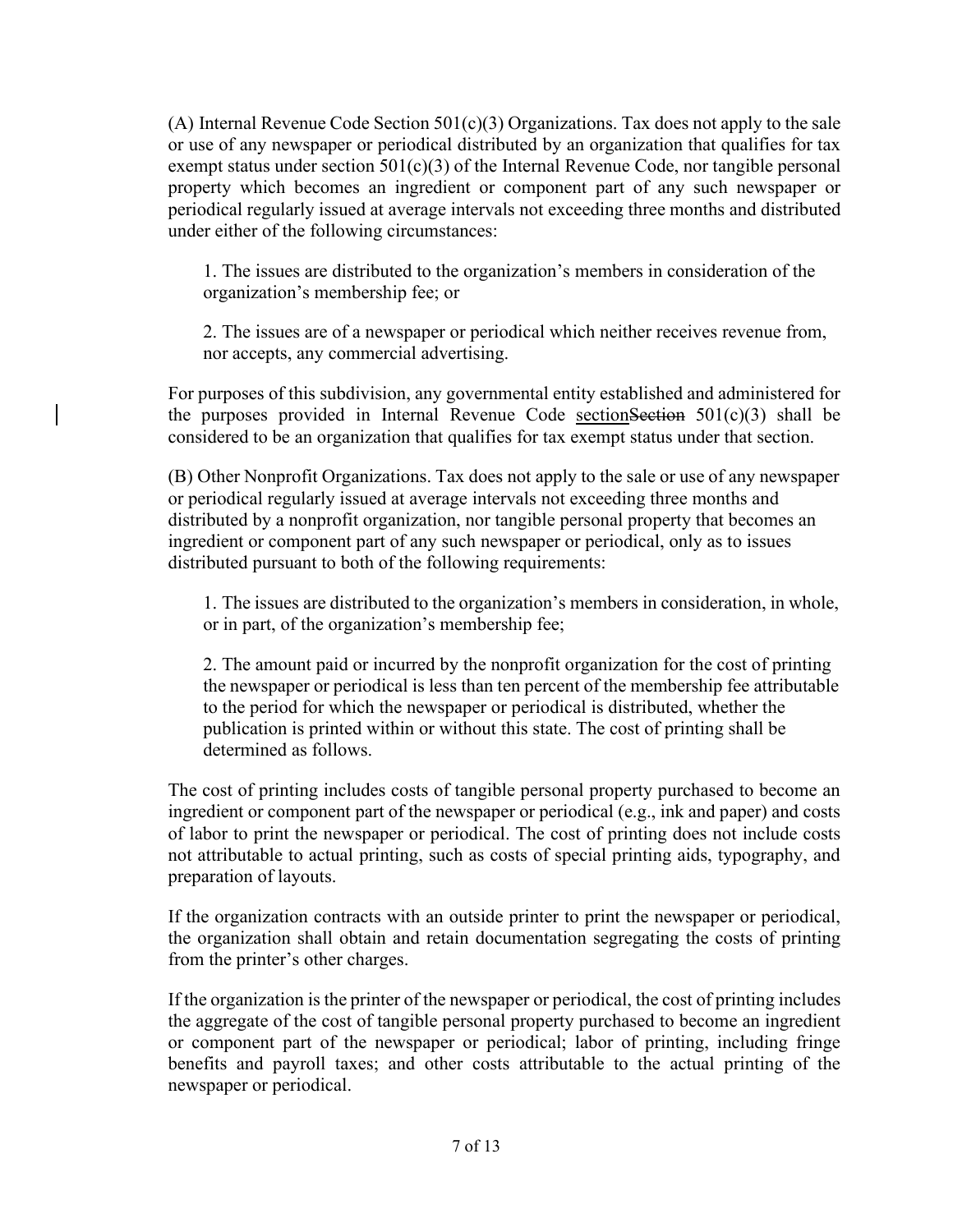If an organization has published the newspaper or periodical for a period exceeding twelve months and the method of printing has not changed, the organization may elect to consider the cost of printing for a reporting period to be equal to the amount paid or incurred for the same reporting period for the previous fiscal or calendar year.

(6) Newspaper Carriers. A newspaper carrier is not a retailer. The publisher or distributor for whom the carrier delivers is the retailer of the newspapers delivered. The publisher or distributor shall report and pay tax measured by the price charged to the customer by the carrier.

(7) Consumption of Property. Tax applies to the sale to or use by a newspaper or periodical publisher of tangible personal property consumed in the manufacturing process. Tax does not apply to the cost of tangible personal property lost or wasted in the manufacturing process when that property was purchased for the purpose of incorporation into a newspaper or periodical to be sold or to be distributed in accordance with subdivision (b)(2).

(8) School Catalogs and Yearbooks. Public or private schools, county offices of education, school districts, or student organizations are the consumers of catalogs and yearbooks prepared for or by them, and tax does not apply to their receipts from the distribution of the publications to students.

Tax applies to charges for the preparation of such publications made to public or private schools, county offices of education, school districts, or student organizations by printers, engravers, photographers and the like.

(c) Exemption Certificates. Any seller claiming a transaction as exempt from sales tax pursuant to Revenue and Taxation Code sections 6362.7 or 6362.8 should timely obtain in good faith an exemption certificate in writing from the purchaser. The exemption certificate will be considered timely if obtained by the seller at any time before the seller bills the purchaser for the property, or any time within the seller's normal billing and payment cycle, or any time at or prior to delivery of the property.

(1) Certificate A. Certificate to be used for purchases of tangible personal property for incorporation into newspapers or periodicals for sale in accordance with subdivisions (b)(1) or (b)(3), above.

(2) Certificate B. Certificate to be used for purchases of tangible personal property that becomes an ingredient or component part of newspapers or periodicals that are distributed without charge in accordance with subdivision (b)(2), above.

(3) Certificate C. Certificate to be used for purchases of tangible personal property that becomes an ingredient or component part of newspapers or periodicals that are distributed by organizations which qualify for tax-exempt status under Internal Revenue Code section  $501(c)(3)$  in accordance with subdivision (b)(5)(A), above.

(4) Certificate D. Certificate to be used for purchases of tangible personal property that becomes an ingredient or component part of newspapers or periodicals that are distributed by nonprofit organizations in accordance with subdivision  $(b)(5)(B)$ , above.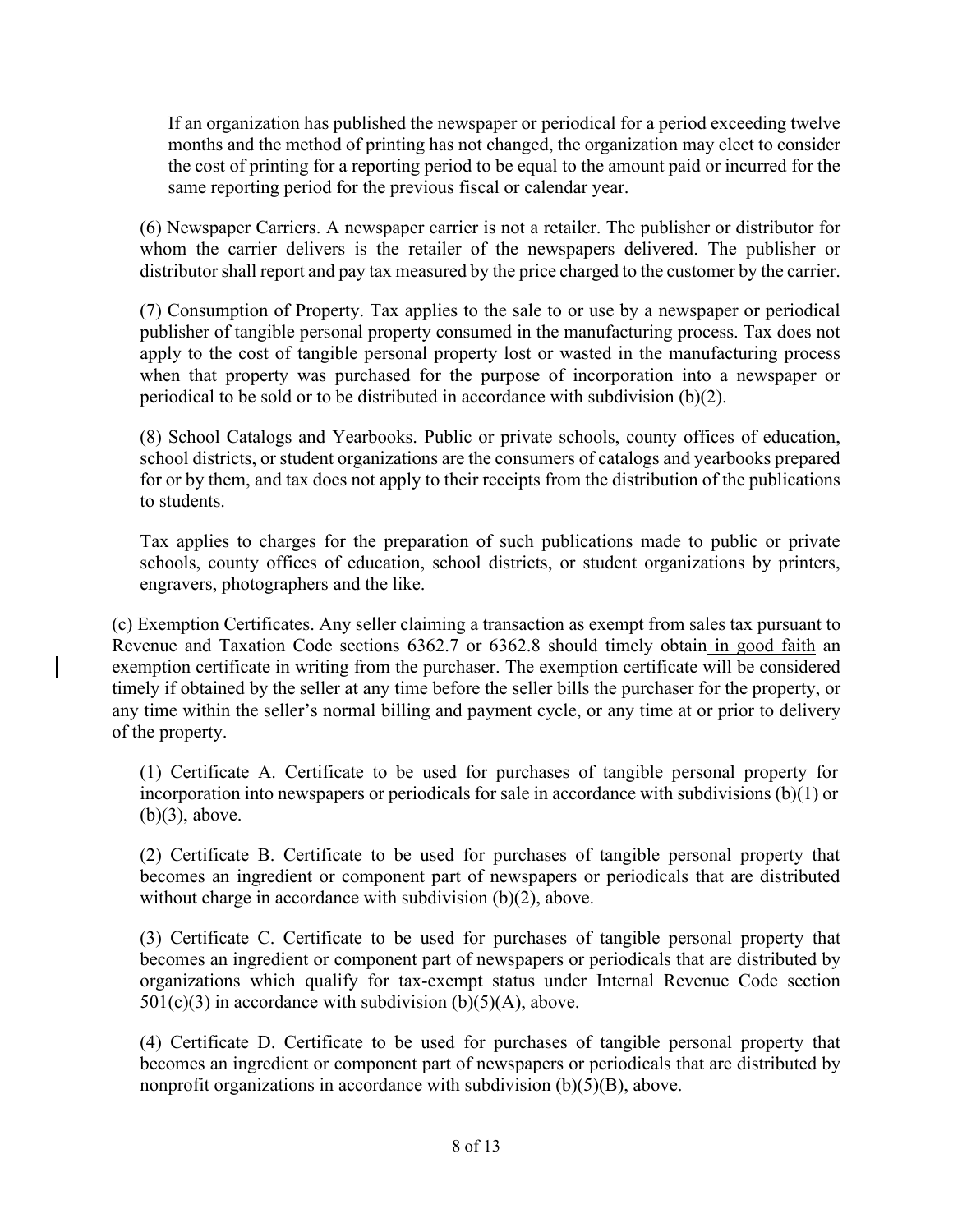## Certificate A

#### California Sales Tax Exemption Certificate

Sales of tangible personal property for incorporation into a newspaper or periodical for sale

(Name of Purchaser)

(Address of Purchaser)

#### I HEREBY CERTIFY:

*Initial one of the following:*

That I hold valid seller's permit No. issued pursuant to issued pursuant to the Sales and Use Tax Law.

 That I do not hold a seller's permit issued pursuant to the Sales and Use Tax Law. I do not sell any tangible personal property for which a permit is required.

I further certify that the tangible personal property described herein which I shall purchase from

(Name of Vendor)

will become a component part of the newspaper or periodical\*

(Name and Type of Newspaper or Periodical)

and sold as a component part of the publication.

I understand that in the event any such property is sold or used other than as specified above or used other than for retention, demonstration, or display while holding it for sale in the regular course of business, I am required by the Sales and Use Tax Law to report and pay any applicable sales or use tax. Description of the property to be purchased:

Date:

(Signature of Purchaser or Authorized Agent)

(Title)

\* Insert name and type of newspaper or periodical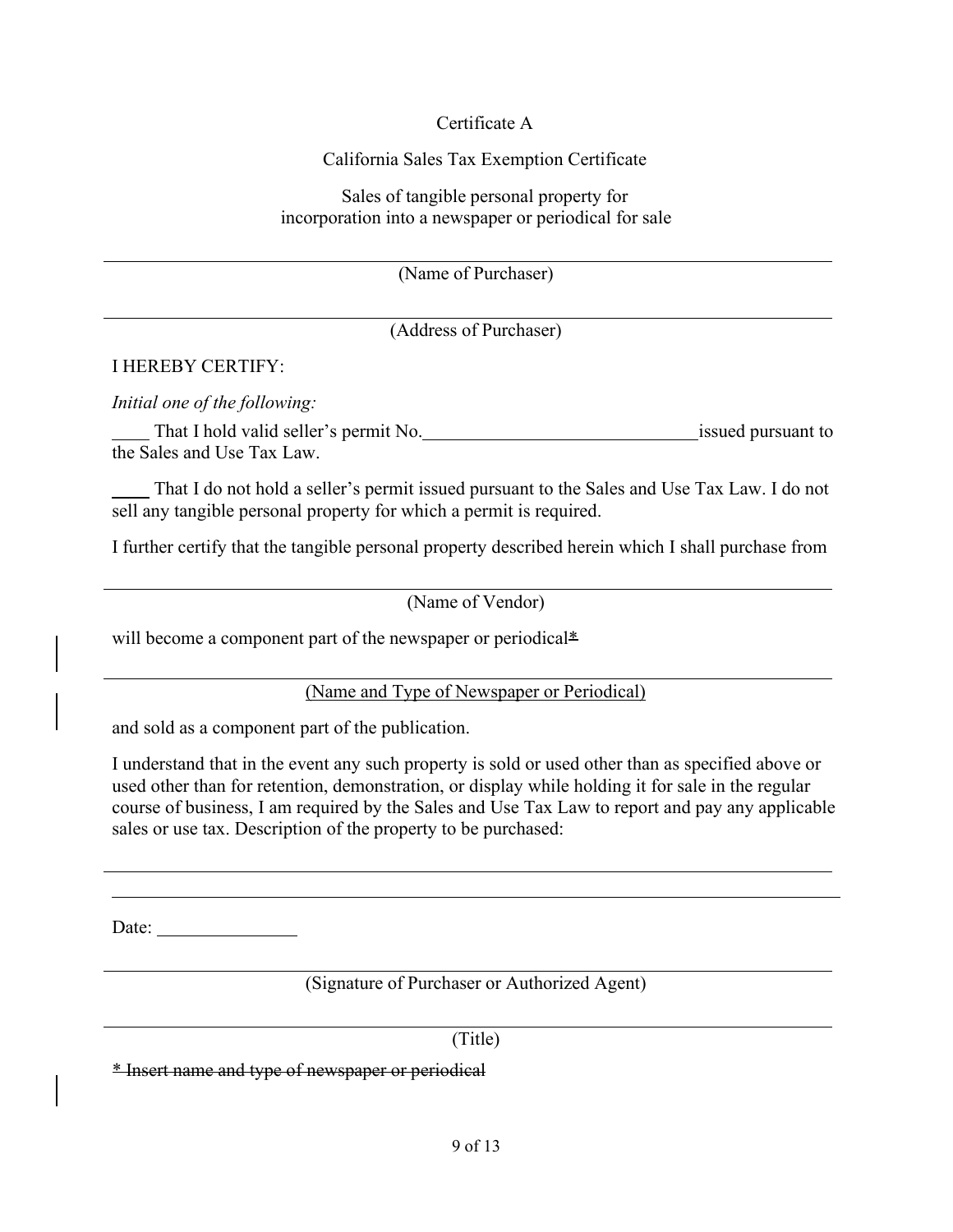## Certificate B

## California Sales Tax Exemption Certificate

Sales of tangible personal property which becomes an ingredient or component part of newspapers or periodicals that are distributed without charge

(Name of Purchaser)

(Address of Purchaser)

## I HEREBY CERTIFY:

*Initial one of the following:*

That I hold valid seller's permit No. issued pursuant to issued pursuant to the Sales and Use Tax Law.

 That I do not hold a seller's permit issued pursuant to the Sales and Use Tax Law. I do not sell any tangible personal property for which a permit is required.

I further certify that I am engaged in the business of publishing  $*$ 

(Name and Type of Newspaper or Periodical)

which is regularly issued at average intervals not exceeding three months and distributed without charge by me. The tangible personal property described herein which I shall purchase from

(Name of Vendor)

will become a component part of the publication listed above. I understand that if I use any of the property purchased for any other purpose I am required by the Sales and Use Tax Law to report and pay any applicable sales and use tax, measured by the purchase price of such property.

Description of property to be purchased:

Date:

(Signature of Purchaser or Authorized Agent)

(Title)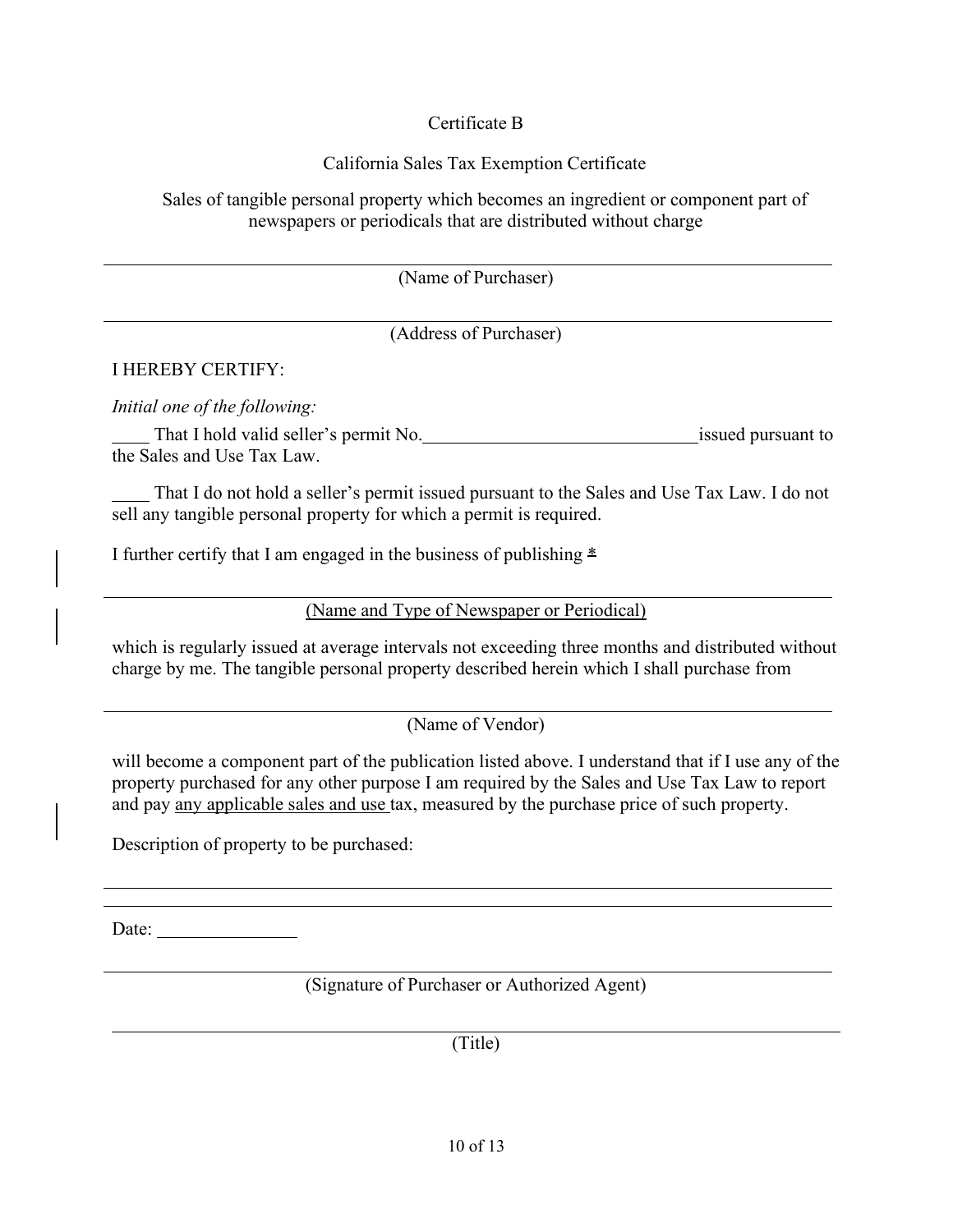\* Insert name and type of newspaper or periodical

Certificate C

California Sales Tax Exemption Certificate

Sales of tangible personal property that becomes an ingredient or component of newspapers or periodicals that are distributed by organizations which qualify for tax-exempt status under Internal Revenue Code section 501(c)(3)

(Name of Purchaser)

(Address of Purchaser)

## I HEREBY CERTIFY:

*Initial one of the following:*

That the purchaser holds valid seller's permit No. issued pursuant to the Sales and Use Tax Law.

 That the purchaser does not hold a seller's permit issued pursuant to the Sales and Use Tax Law. The purchaser does not sell any tangible personal property for which a permit is required.

I further certify that the purchaser is an organization that qualifies for tax-exempt status under section Section  $501(c)(3)$  of the Internal Revenue Code and is engaged in the business of selling or publishing\*

(Name and Type of Newspaper or Periodical)

which is regularly issued at average intervals not exceeding three months.

The tangible personal property described herein which I shall purchase from

(Name of Vendor)

will be resold in the form of tangible personal property or will become a component part of a newspaper or periodical distributed by the organization and (check one or both):

 The organization will distribute the newspaper or periodical to the members of the organization in consideration of payment of the organization's membership fee or to the organization's contributors.,

The publication does not receive revenue from or accept any commercial advertising.

I understand that in the event any such property is sold or used other than as specified above or used other than for retention, demonstration, or display while holding it for sale in the regular course of business, I am required by the Sales and Use Tax Law to report and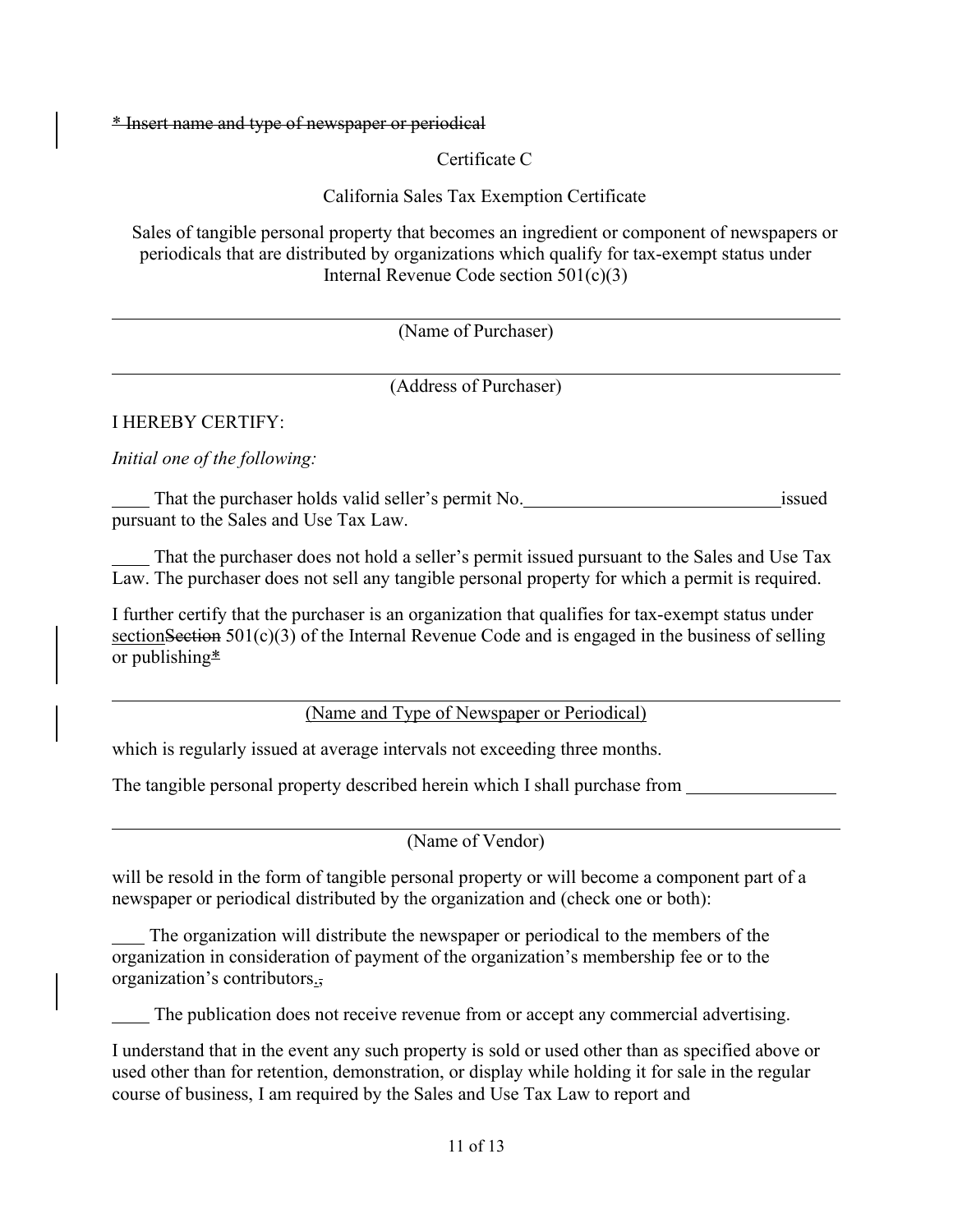pay any applicable sales or use tax. Description of the property to be purchased:

Date:

## (Signature of Purchaser or Authorized Agent)

(Title)

\*Insert name and type of newspaper or periodical

Certificate D

California Sales Tax Exemption Certificate

Sales of tangible personal property which becomes an ingredient or component part of newspapers or periodicals that are distributed by nonprofit organizations

(Name of Purchaser)

(Address of Purchaser)

I HEREBY CERTIFY:

*Initial one of the following:*

 That the purchaser holds valid seller's permit No. issued pursuant to the Sales and Use Tax Law.

 That the purchaser does not hold a seller's permit issued pursuant to the Sales and Use Tax Law. The purchaser does not sell any tangible personal property for which a permit is required.

I further certify that the purchaser is a nonprofit organization which is engaged in the business of selling or publishing\*

(Name and Type of Newspaper or Periodical)

which is regularly issued at average intervals not exceeding three months.

The tangible personal property described herein which I shall purchase from